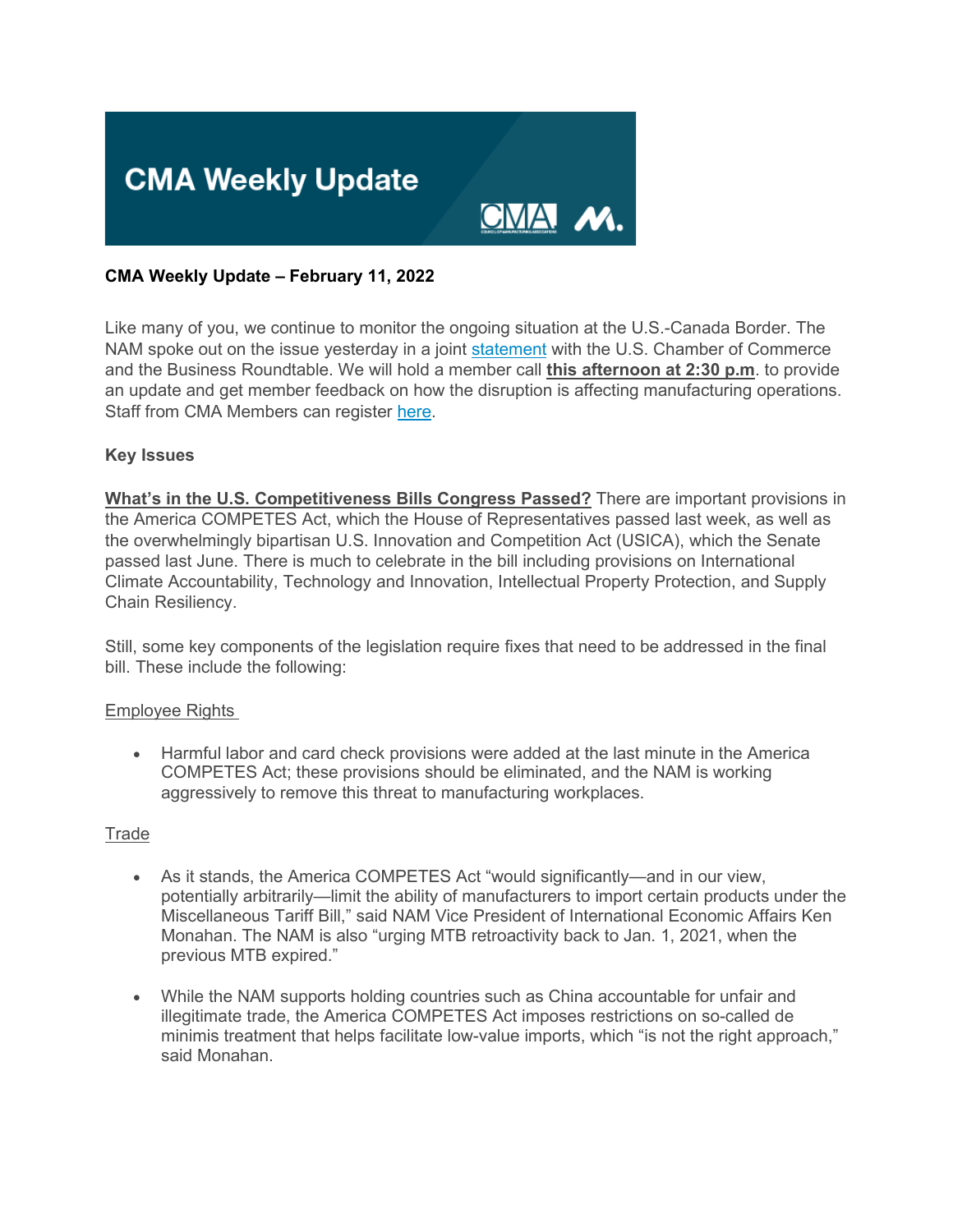• The America COMPETES Act does not contain language to address concerns related to the Section 301 tariff-exclusion process. Congress should amend the legislation to "reinstate Section 301 tariff exclusion processes and improve upon the Section 301 tariff exclusion review process," said Monahan.

The NAM continues to work to ensure lawmakers negotiate and reach agreement on a final, bipartisan U.S. competitiveness bill that supports manufacturing workers while meeting the needs of the industry.

**White House Task Force Releases Pro-Union Report on Worker Organizing** Earlier this week, the White House released an expansive report on Worker Organizing and Empowerment, outlining nearly 70 recommendations that "promote worker organizing and collective bargaining for public and private sector employees." The report's recommendations mirror provisions in the [Protecting the Right to Organize \(PRO\) Act](https://click.email.nam.org/?qs=28d99616ec31f944b499e3874f18ab1bd8b596003428a2822ade85f26979b975fa40b136ca79187cc1256ba7b3c348f4a69f8044de6a17c1) —pro-union legislation staunchly [opposed by the](https://click.email.nam.org/?qs=28d99616ec31f944f9a66f1b9eeef49d8bd20a57cb9a32e4ead813578dfa2168c51bdb8c75663febeba322b2ea158cc8653de5f67b1b544d)  [NAM](https://click.email.nam.org/?qs=28d99616ec31f944f9a66f1b9eeef49d8bd20a57cb9a32e4ead813578dfa2168c51bdb8c75663febeba322b2ea158cc8653de5f67b1b544d) which passed the House last March, but has not moved since. With the PRO Act stalled on Capitol Hill indefinitely, expect the President to continue exercising his executive power to push his labor agenda.

**Labor Department Launches Warehouse and Logistics Worker Initiative** Citing increased demand and the constraints on the global supply chain, the Department of Labor's Wage and Hour Division (WHD) [announced](https://click.email.nam.org/?qs=28d99616ec31f944e41488ae9a12dd297af296b2fa5d414c3c48629cce074a1c723cbc0ea14bcbe517604fa849abfa7cea041539be0443b2) a new Warehouse and Logistics Worker Initiative designed to protect wages and workplace rights of delivery drivers, truck drivers, and others. Notably, in addition to ensuring the workers are "paid minimum and overtime wages, safe from workplace harassment and retaliation, and permitted to take leave under the Family and Medical Leave Act (FMLA)," the initiative will also target alleged misclassification of employees as independent contractors—asserting this to be a "common occurrence" in these industries. The WHD intends to use education, outreach, and vigorous enforcement to accomplish the initiative's goals.

## **CMA Member Highlights**

- Philip Bell, CMA Chair and President and CEO of the **Steel Manufacturers Association**, [spoke](https://click.email.nam.org/?qs=28d99616ec31f9444317d130499aca42cc2f1df0023e19579b71ee0edd9ce909dc07373e4fa38c05047b82f1ec497632b85d70b1ccc52659) with CEO Update about the initiative he is excited to lead with CMA this year.
- The **American Cleaning Association's** newly released economic impact survey finds the industry supports 700,000 jobs and adds nearly \$200 billion to the economy. Read more from the survey, prepared by the M.I.'s Center for Manufacturing Research and Inforum, [here.](https://click.email.nam.org/?qs=28d99616ec31f944a4f9660e4a1b6201ffe816691444ea8c2b73c60832b061af302c9cf2ede0aebf3d3fc99d96907cfd6299a0c2fc877f29)
- Congrats to the **Association for Manufacturing Technology** (AMT) on the launch of their new publication, [MT Magazine.](https://click.email.nam.org/?qs=28d99616ec31f9448867ca9babc5a94c6fbe09ceeacb4fa43ca337ad5d9bc09de3aebe0dfe969b9d441e0a29218919db0288ec6070cbbff2)

*The NAM provides this weekly update with key content for our association partners. This is also a platform to highlight work of our CMA partners. [Shoot us a note](mailto:sthompson@nam.org?subject=) on any initiatives or messages that your organization has launched that we can share with others.*

## **Coming up**

February 11: **[Member Call on the Canada Ambassador Bridge Blockade](https://click.email.nam.org/?qs=28d99616ec31f944b75af679b56f8f16e837d00a5fb7006daff1b580ad3328aa3607a3773e6606cf1344e2acd33039c1b52ab3b5d92a4005)** (2:30 p.m. – 3:30